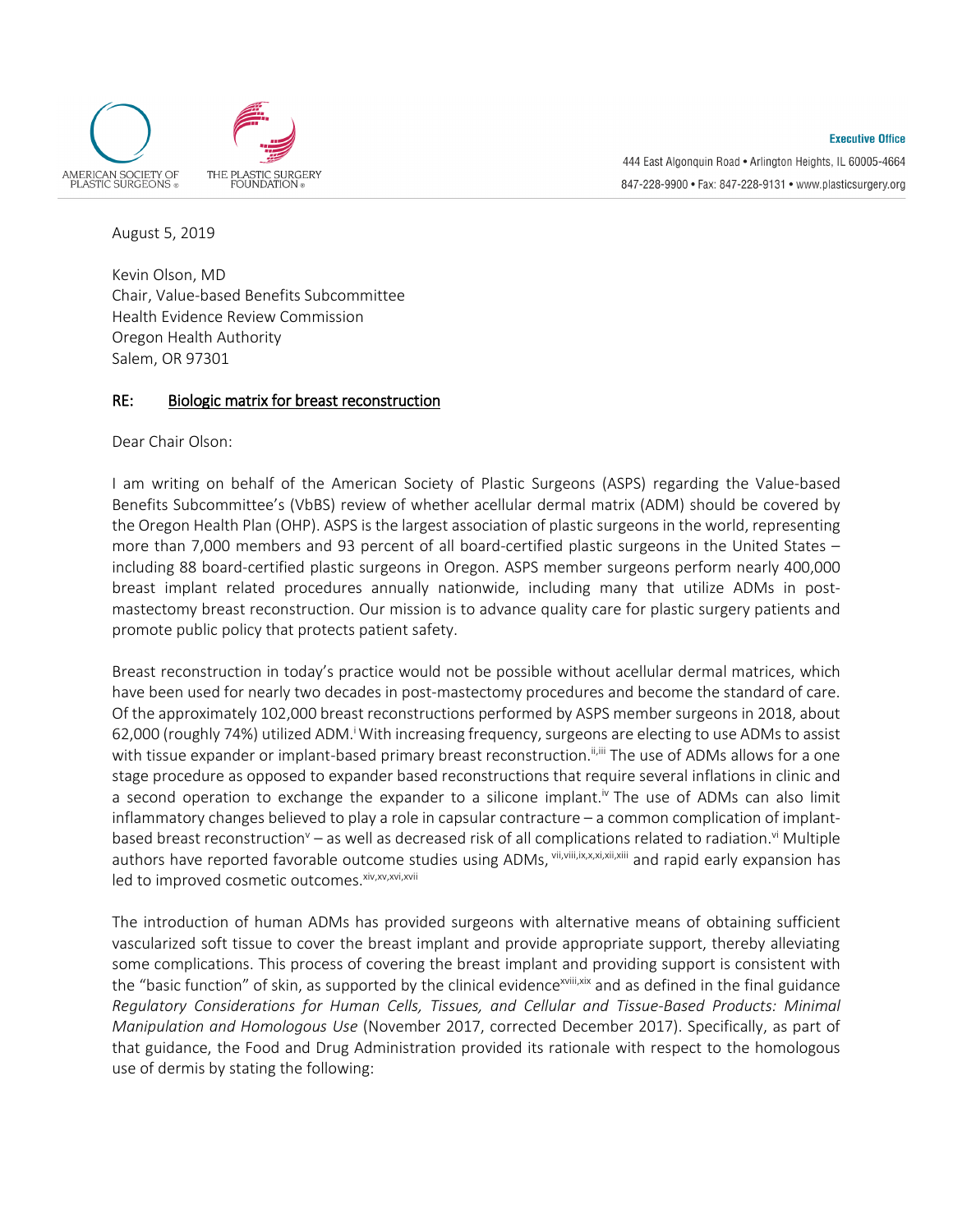*The basic functions of skin include covering, protecting the body from external force, and serving as a water-resistant barrier to pathogens or other damaging agents in the external environment. The dermis is the elastic connective tissue layer of the skin that covers, provides support and protects the body from mechanical stress.*

Thus, by using skin to cover and support the implant, plastic surgeons are using it in the same basic function as within the human body, ensuring that it is used in a homologous manner. Therefore, the use of human ADMs for breast reconstruction is, by definition, a homologous use.

In recognition that breast reconstruction, including reconstruction using human ADMs, plays an essential role in both physical and psychological healing following mastectomy, federal law requires health insurers to cover for breast reconstruction.<sup>xx</sup> States have enacted separate legislation<sup>xxi</sup> to further clarify coverage, including Oregon's Chapter 163, signed by Governor Brown in 2017. Due to these state and federal mandates, the vast majority of insurance companies cover the procedure. Xxii,xxii,xxiv,xxv,xxvi,xxvii However, if the OHA chooses not to cover human ADMs, private insurance companies in the state are likely to follow suit. Patient access to care would be limited and surgeons would not be able to provide patients with effective alternatives. Therefore, due to the current reliance on the use of ADMs for breast reconstructive surgery, it's imperative that these products remain available to all patients – regardless of income – and that ADMs for breast reconstruction are added to the breast cancer line for post-mastectomy reconstruction.

Oregon would be out of step with national standards if the state chose to stop coverage of ADMs. While the U.S. Food and Drug Administration (FDA) has not approved the use of ADMs in breast surgery, the FDA still permits the off-label use of ADMs. Surgeons who use ADMs "off-label" in breast reconstruction or other breast surgery are entirely within their discretion under in the practice of medicine, which is not regulated by the FDA. The FDA has confirmed that hospitals and facilities may continue to purchase ADMs and make them available to surgeons who wish to use them for breast surgery. To be clear, the FDA has not banned the use of ADMs.

ASPS believes that state governments should continue to encourage coverage of ADMs, as it has been the standard of care for over two decades. For the reasons outlined above, we urge the VbBS and the Health Evidence Review Commission to recommend that the OHP cover the use of ADMs in breast surgery. Thank you for your consideration of our comments. Please do not hesitate to contact Patrick Hermes, Director of Advocacy and Government Relations, a[t phermes@plasticsurgery.org](mailto:phermes@plasticsurgery.org) or (847) 228-3331 with any questions or concerns.

Sincerely,

arasson

Alan Matarasso, MD, FACS President, American Society of Plastic Surgeons

cc: Members, Value-based Benefits Subcommittee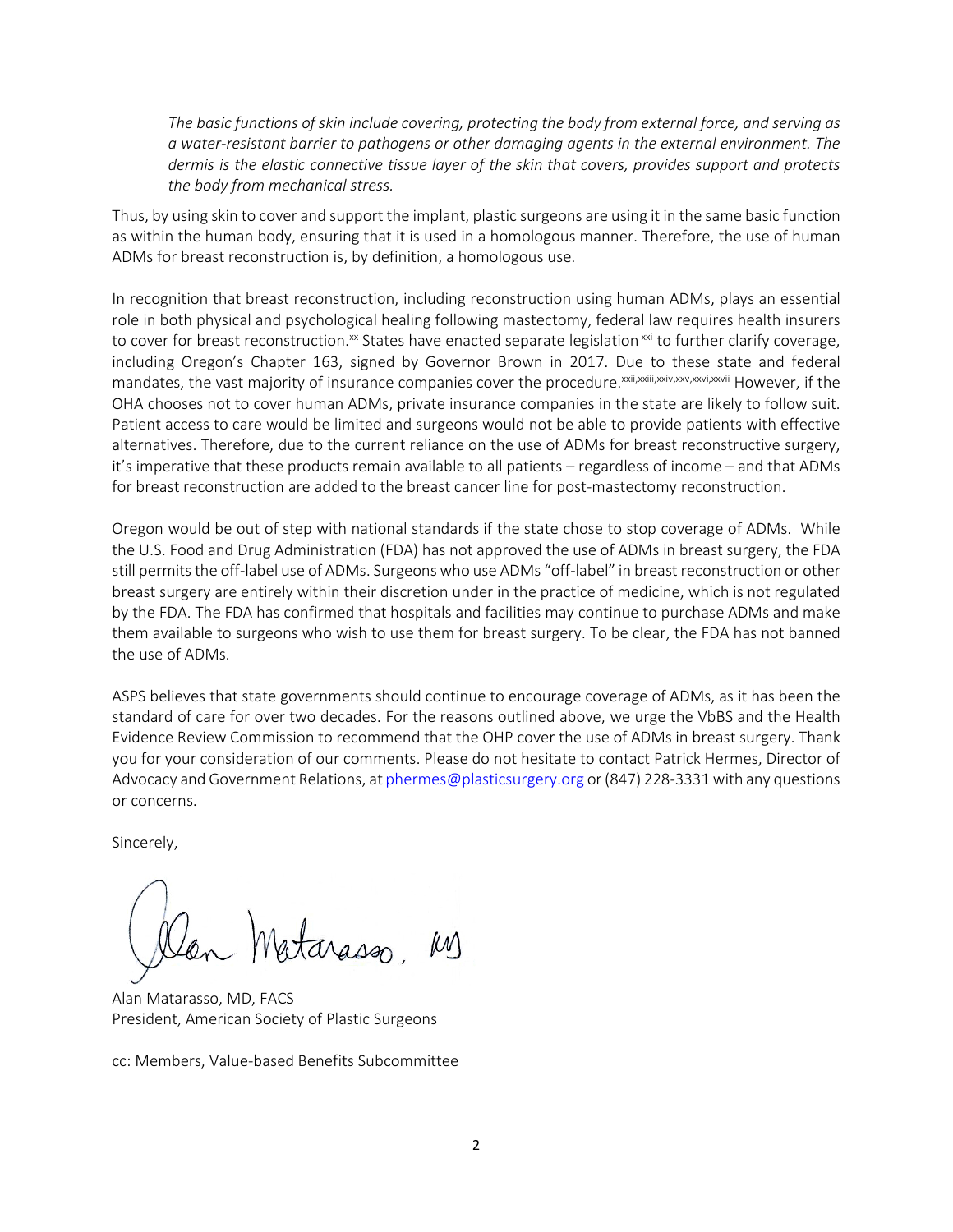i American Society of Plastic Surgeons: Reconstructive Breast Surgery Statistics 2018. Available at [https://www.plasticsurgery.org/documents/News/Statistics/2018/plastic-surgery-statistics-report-](https://www.plasticsurgery.org/documents/News/Statistics/2018/plastic-surgery-statistics-report-2018.pdf) [2018.pdf.](https://www.plasticsurgery.org/documents/News/Statistics/2018/plastic-surgery-statistics-report-2018.pdf) Accessed 16 April 2019.

ii Sbitany H, Sandeen SN, Amalfi AN, Davenport MS, Langstein HN. Acellular dermis-assisted prosthetic breast reconstruction versus complete submuscular coverage: a head-to-head comparison of outcomes. Plast Reconstr Surg. Dec 2009;124(6):1735-40.

iii Spear SL, Parikh PM, Reisin E, Menon NG. Acellular dermis-assisted breast reconstruction. Aesthetic Plast Surg. May 2008;32(3):418-25.

ivKiernan T, Martin L (2013) Use of Acellular Dermal Matrix is Comparable to Expander Based Breast Reconstructions for Post Operative Physiotherapy Requirements. Surgery Curr Res 3:136.

doi: 10.4172/2161-1076.1000136. [http://omicsonline.org/use-of-acellular-dermal-matrix-is-comparable-](http://omicsonline.org/use-of-acellular-dermal-matrix-is-comparable-to-expander-based-breast-reconstructions-for-post-operative-physiotherapy-requirements-2161-1076.1000136.php?aid=15706) [to](http://omicsonline.org/use-of-acellular-dermal-matrix-is-comparable-to-expander-based-breast-reconstructions-for-post-operative-physiotherapy-requirements-2161-1076.1000136.php?aid=15706)[expander-based-breast-reconstructions-for-post-operative-physiotherapy-requirements-2161-](http://omicsonline.org/use-of-acellular-dermal-matrix-is-comparable-to-expander-based-breast-reconstructions-for-post-operative-physiotherapy-requirements-2161-1076.1000136.php?aid=15706) [1076.1000136.php?aid=15706](http://omicsonline.org/use-of-acellular-dermal-matrix-is-comparable-to-expander-based-breast-reconstructions-for-post-operative-physiotherapy-requirements-2161-1076.1000136.php?aid=15706)

v Leong M, Basu CB, Hicks MJ. Further Evidence that Human Acellular Dermal Matrix Decreases Inflammatory Markers of Capsule Formation in Implant-Based Breast Reconstruction. Aesthet Surg J. 2015 Jan;35(1):40-7. viSeth AK, Hirsch EM, Fine NA, Kim JY. Utility of acellular dermis-assisted breast reconstruction in the setting of radiation: a comparative analysis. Plast Reconstr Surg. 2012 Oct;130(4):750-8.

viiBreuing KH, Warren SM. Immediate bilateral breast reconstruction with implants and inferolateral AlloDerm slings. Ann Plast Surg. Sep 2005;55(3):232-9.

viiiBindingnavele V, Gaon M, Ota KS, Kulber DA, Lee DJ. Use of acellular cadaveric dermis and tissue expansion in postmastectomy breast reconstruction. J Plast Reconstr Aesthet Surg. 2007;60(11):1214-8.

ixSalzberg CA. Nonexpansive immediate breast reconstruction using human acellular tissue matrix graft (AlloDerm). Ann Plast Surg. Jul 2006;57(1):1-5.

xSpear SL, Parikh PM, Reisin E, Menon NG. Acellular dermis-assisted breast reconstruction. Aesthetic Plast Surg. May 2008;32(3):418-25.

xiTopol BM, Dalton EF, Ponn T, Campbell CJ. Immediate single-stage breast reconstruction using implants and human acellular dermal tissue matrix with adjustment of the lower pole of the breast to reduce unwanted lift. Ann Plast Surg. 2008 Nov;61(5):494-9. Ann Plast Surg. 2008 Nov;61(5):494-9. doi: 10.1097/SAP.0b013e31816d82d9.

xiiPreminger BA, McCarthy CM, Hu QY, Mehrara BJ, Disa JJ. The influence of AlloDerm on expander dynamics and complications in the setting of immediate tissue expander/implant reconstruction: a matched-cohort study. Ann Plast Surg. May 2008;60(5):510-3.

xiiiSbitany H, Sandeen SN, Amalfi AN, Davenport MS, Langstein HN. Acellular dermis-assisted prosthetic breast reconstruction versus complete submuscular coverage: a head-to-head comparison of outcomes. Plast Reconstr Surg. Dec 2009;124(6):1735-40.

xivSpear SL, Parikh PM, Reisin E, Menon NG. Acellular dermis-assisted breast reconstruction. Aesthetic Plast Surg. May 2008;32(3):418-25

xvBreuing KH, Warren SM. Immediate bilateral breast reconstruction with implants and inferolateral AlloDerm slings. Ann Plast Surg. Sep 2005;55(3):232-9.

xviSalzberg CA. Nonexpansive immediate breast reconstruction using human acellular tissue matrix graft (AlloDerm). Ann Plast Surg. Jul 2006;57(1):1-5.

xviiBindingnavele V, Gaon M, Ota KS, Kulber DA, Lee DJ. Use of acellular cadaveric dermis and tissue expansion in postmastectomy breast reconstruction. J Plast Reconstr Aesthet Surg. 2007;60(11):1214-8.

xviiiThe dermis contains tough connective tissue. http://www.webmd.com/skin-problems-and-treatments/picture-ofthe-skin

xixThe dermis is the vascular area of connective tissue of skin. Illustrated Dictionary of Podiatry and Foot Science by Jean Mooney © 2009 Elsevier Limited. All rights reserved.

xxWomen's Health and Cancer Rights Act of 1998, PL 105-277.

xxihttp://www.plasticsurgery.org/reconstructive-procedures/breast-reconstruction/breast-reconstructionresources/state-laws-on-breast-reconstruction.html